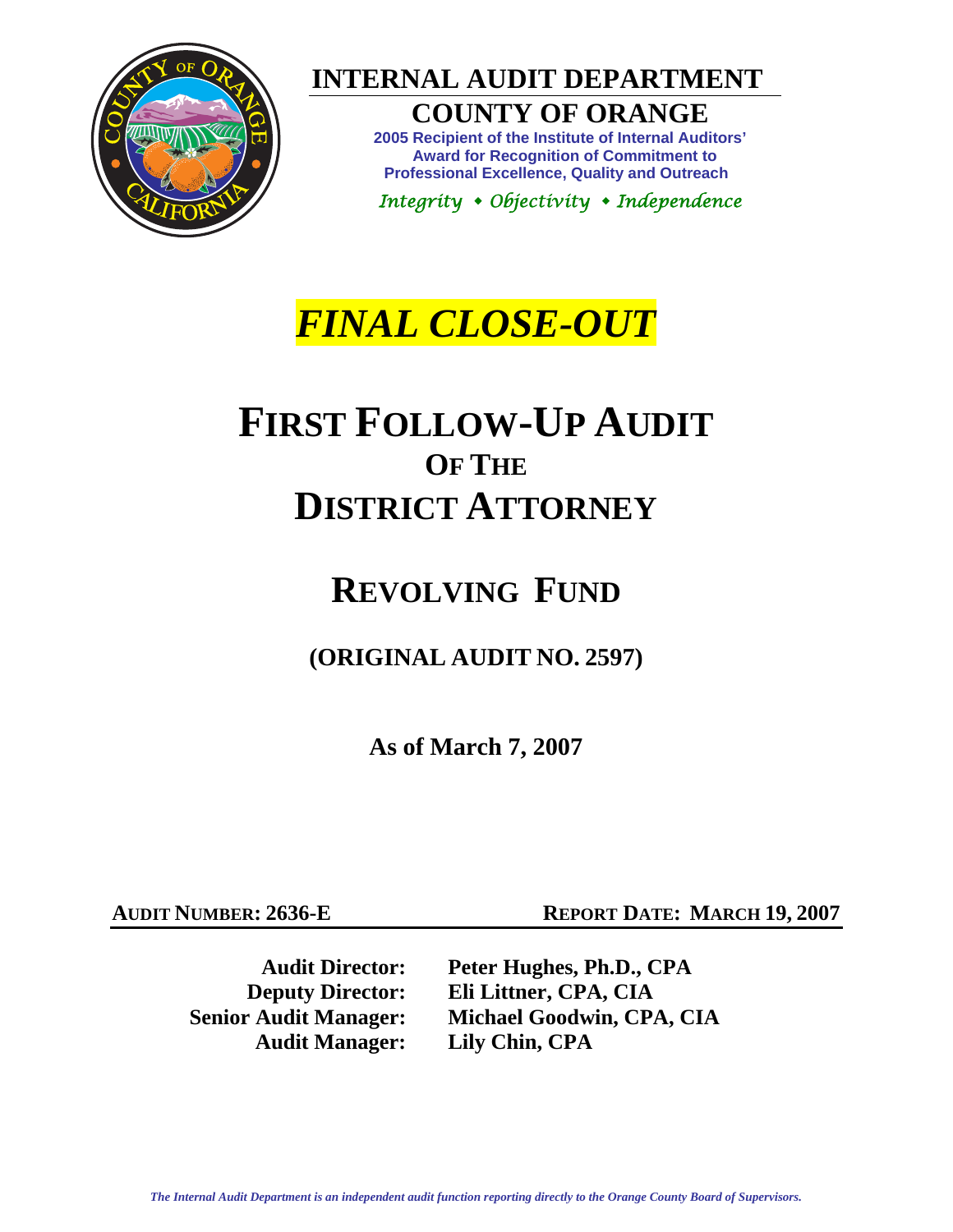### *Final Close-Out*

**First Follow-Up Audit of the District Attorney Revolving Fund** 

**Original Audit No. 2597** 

**As of March 7, 2007** 

### **TABLE OF CONTENTS**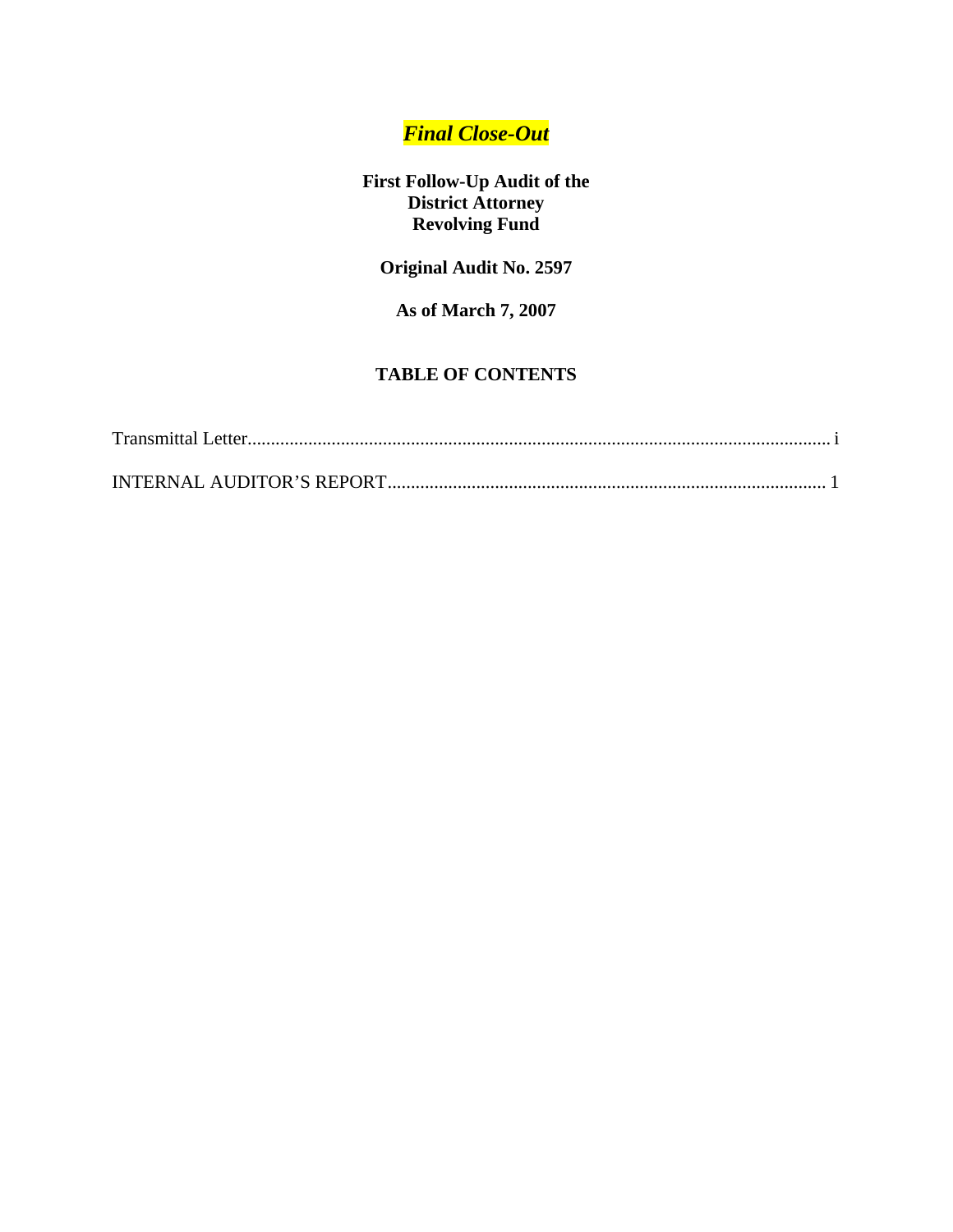<span id="page-2-0"></span>

## COUNTY OF ORANGE  **INTERNAL AUDIT DEPARTMENT 2005 Recipient of the Institute of Internal Auditors'**

 **Award for Recognition of Commitment to Professional Excellence, Quality and Outreach** 

### *Integrity Objectivity Independence*

**Office of the Director DR. PETER HUGHES** Ph.D., MBA, CPA, CIA, CFE, CITP

> MAILING ADDRESS: 400 CIVIC CENTER DRIVE WEST BUILDING 12, ROOM 232 SANTA ANA, CALIFORNIA 92701

TELEPHONE: (714) 834-5475 FAX: (714) 834-2880 EMAIL: peter.hughes@ocgov.com WEBSITE: www.ocgov.com/audit/

Audit No. 2636-E

 **ELI LITTNER MICHAEL J. GOODWIN ALAN MARCUM AUTUMN MCKINNEY CPA, CIA, CFE, CFS, CISA CPA, CIA CPA, CIA MBA, CPA, CIA, CFE CPA, CIA**, CGFM<br> **CPA, CIA CPA, CIA MBA, CPA, CIA, CFE CPA, CIA**, CGFM<br> **CPA, CIA CER DEPUTY DIRECTOR SENIOR AUDIT MANAGER SENIOR AUDIT MANAGER SENIOR AUDIT MANAGER**

#### **Transmittal Letter**

March 19, 2007

TO: Tony Rackauckas District Attorney

FROM: Peter Hughes, Ph.D., CPA, Directory Internal Audit Department

SUBJECT: First and Final Close-Out Follow-Up Audit of the District Attorney Revolving Fund, Original Audit No. 2597, Issued August 9, 2006

We have completed a first and Final Follow-Up Audit of the Revolving Fund at the District Attorney. Our audit was limited to reviewing, as of March 7, 2007, actions taken to implement the three recommendations in our audit report dated August 9, 2006. The results of our Follow-Up Audit are discussed in the **Internal Auditor's Report** following this transmittal letter. Because satisfactory corrective action has been taken for all three audit recommendations, this report represents the close-out of the original audit.

Each month I submit an **Audit Status Report** to the Board of Supervisors (BOS) where I detail any material and significant audit findings released in reports during the prior month and the implementation status of audit recommendations as disclosed by our Follow-Up Audits. Accordingly, the results of this audit will be included in a future report to the BOS.

Other recipients of this report: Members, Board of Supervisors Members, Audit Oversight Committee Thomas G. Mauk, County Executive Officer Lisa Bohan-Johnston, Director, Administrative Services/District Attorney. Kim Dinh, Manager, Financial Services/District Attorney Foreperson, Grand Jury

Darlene J. Bloom, Clerk of the Board of Supervisors